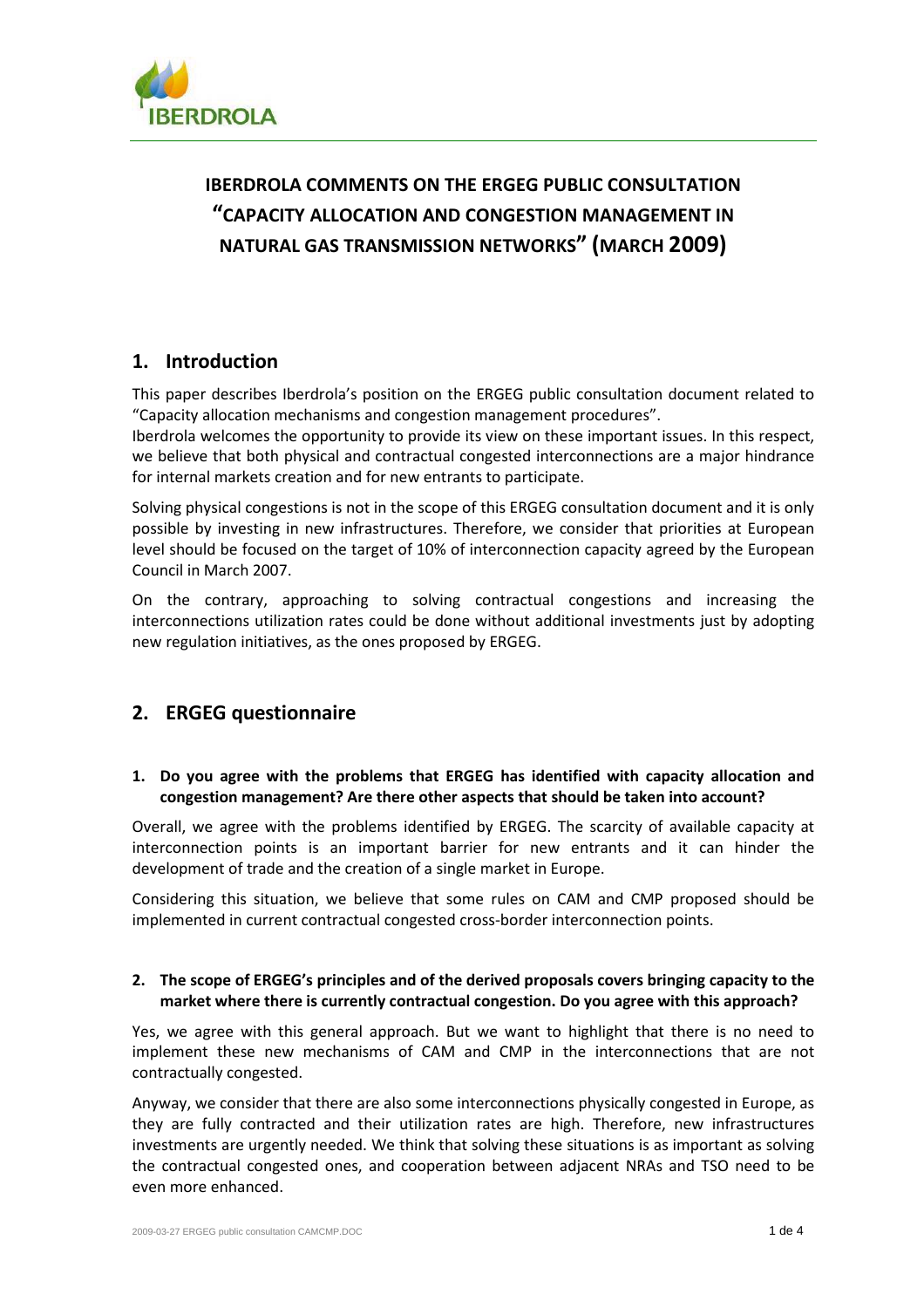

## 3. In principle, European regulators consider FCFS allocation potentially discriminatory. Do you share this view? What do you think about the proposed mechanisms (OSP with subsequent pro-rata allocation or auctioning)?

In interconnection points where there is a contractual congestion First Come-First Served allocation methodology could be considered potentially discriminatory. In other cases, where there is enough available capacity, we believe that FCFS methodology can be a proper allocation mechanism and the enhancement of CAM and CMP is not recommended.

 Anyway, there should be a limit for this FCFS allocation mechanism in order to avoid creating a contractual congestion in the future, for example if the available capacity is less than an preestablished percentage of the total interconnection capacity (i.e. 15%, 20%, etc) then FCFS allocation mechanism could be potentially discriminatory and should be substituted by other CAM.

### 4. In your view, what is the future importance of the proposed capacity products (firm, interruptible, and bundled) and of the proposed contract duration (intra-day up to multiannual)?

We think that bundle - long term - firm capacity products are highly recommended and should be enhanced in order to facilitate stable and lasting new entrants to markets.

#### 5. What is the role of secondary capacity trading?

The development of secondary capacity markets is a key factor for promoting the liquidity of gas markets and for maximizing interconnections utilization rates. Moreover, it is an important issue for shippers because they can get the flexibility of access that they actually need.

Nevertheless, in order to promote the liquidity of secondary capacity markets it is essential to apply some UIOLI mechanisms that encourage shippers to release the capacity they don't plan to use in secondary markets.

Finally, enhancements of booking platforms are needed to facilitate and support the secondary capacity trading. It is also important to establish joint platforms between adjacent transmission system operators.

#### 6. How do you assess the proposed measures to enhance the availability of firm capacity and to improve short-term and long-term congestion management?

We think that the proposed measures to improve long-term congestion management should be enhanced over the short-term measures. Especially taking in to account that by short-term measures, freeing up capacity only for the next day is meant.

7. What are your views on the proposals? Do they address the problems? Will they lead to more effective capacity allocation methods being developed?

Long term proposals: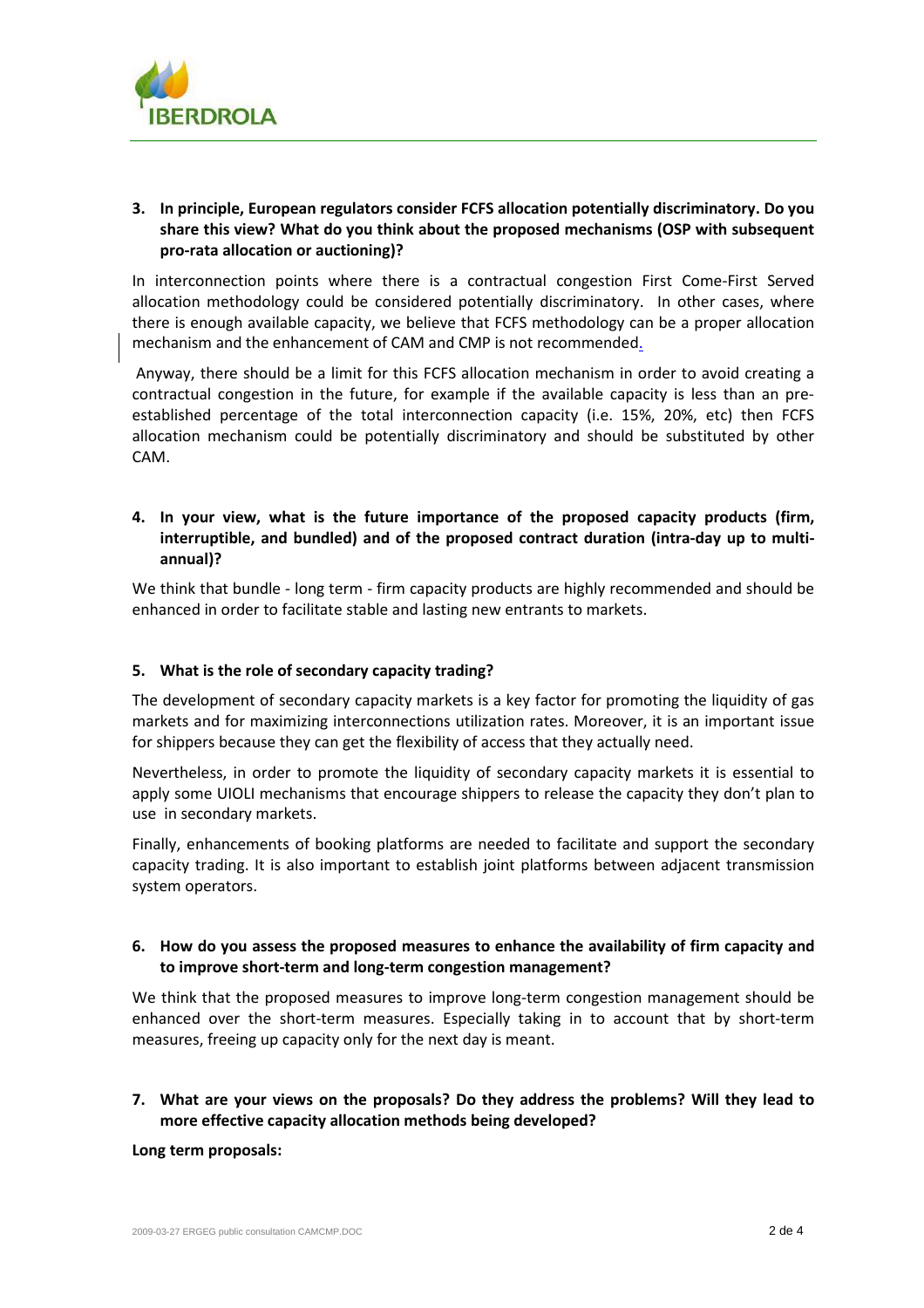

- Secondary markets: we fully support this mechanism but we think it should be complemented with long term UOLI procedures in order to promote the liquidity of theses secondary markets. In addition, joint TSOs platforms are needed in every interconnection point.
- Long term UIOLI: we support this CMP, if:
	- The same criteria are applied at both interconnection sides.
	- Underutilization conditions that may cause a capacity withdrawal, are previously, clearly and reasonably established.
- Dynamic interconnection capacity calculations: we think that this is a good idea to determine accurately the capacity available and therefore to increase the capacity offered to shippers. It is important that adjacent TSOs make common calculations to arrive to one single value of available capacity at both sides.
- Releasable capacity: we support this option, especially at the congested interconnection points where few companies hold high percentages of the interconnection capacity in a long term basis. We believe that what should be taken into account is the percentage of the interconnection booked by a single company and not its size.
- Overbooking and Capacity buyback: we think that this could be a valid way for offering new capacity at interconnection points where no capacity is available, without any investment needed.

Anyway, the capacity offered above the physical capacity of the interconnection should be limited and carefully established according to NRAs criteria. It is important to reduce the frequency of the situations when TSOs have to buyback capacity from shippers, especially because it is not an interruptible product and shippers have commercial obligations so risks should be minimized.

In addition, we think that this is a fairly complex mechanism for the TSOs to apply. Its implementation could be very difficult in some of the actual contractual congested interconnection points.

- Enhance **adjacent TSOs cooperation** in the day by day interconnection operation: the last Russian gas crisis has revealed that the interconnection capacity could be increased above the theoretical, when adjacent TSOs cooperate. We believe that strong and complete Operational Balancing Agreements (OBA) should be established between adjacent TSOs in order to maximize bookable and operational capacity (even above the physical capacity) and to minimize commercial impacts of interconnection maintenance works on the shippers.

#### Short term proposals:

- Firm day-ahead UILI: we do not support the limitations on the renominations rights suggested in the document, because they would restrict the flexibility required by shippers to meet their clients consumptions needs, especially for markets with hourly balancing requirements.

#### 8. Are the needs of shippers performing supply activities properly taken into account?

Shippers performing supply activities mainly need long term and firm capacity products to meet their clients requirements. This is why we believe than more regulatory efforts should be done to